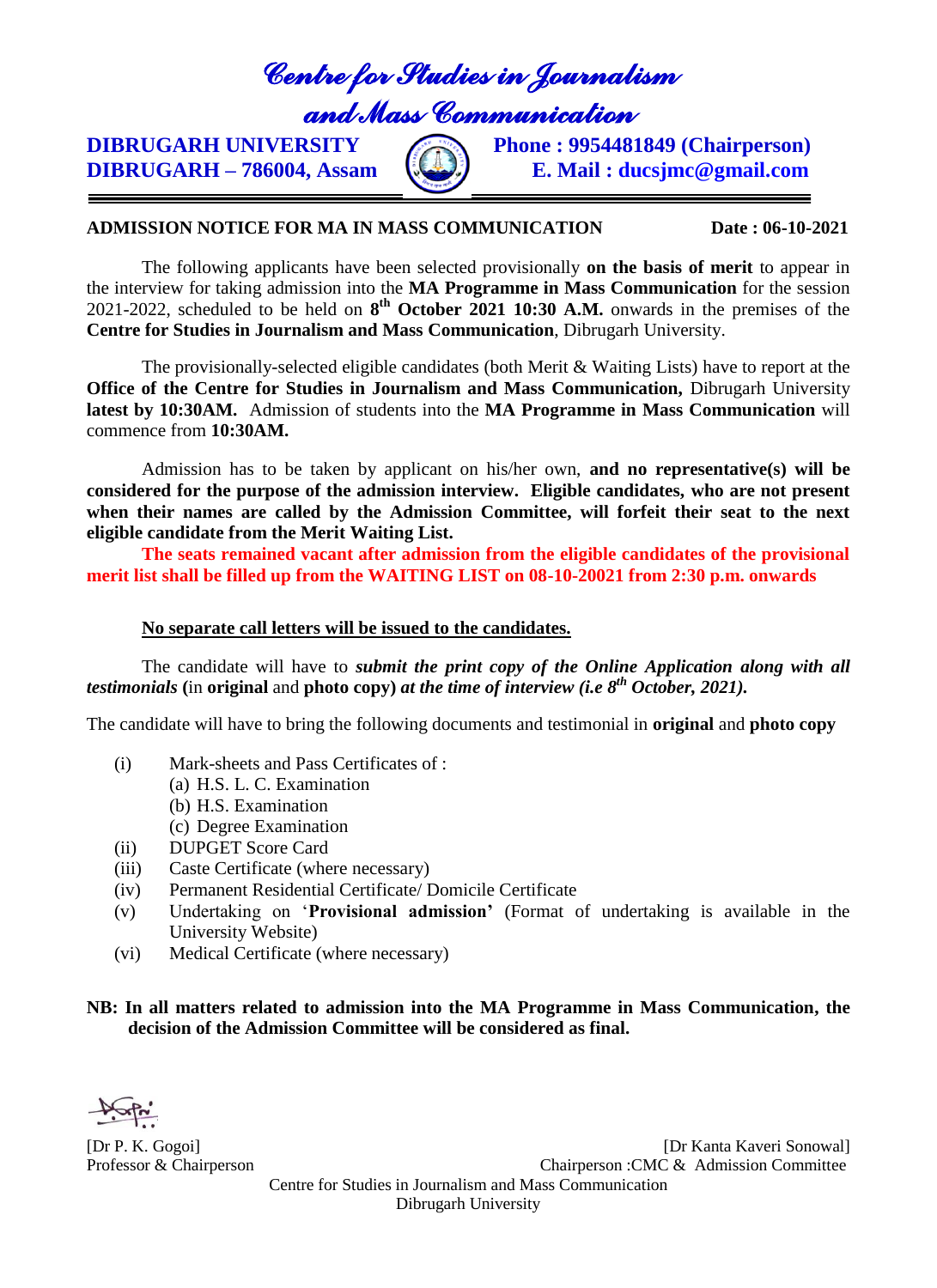*and Mass Communication* 

**DIBRUGARH – 786004, Assam** 

**DIBRUGARH UNIVERSITY Phone : 9954481849 (Chairperson)**<br>**DIBRUGARH - 786004, Assam E. Mail : ducsjmc@gmail.com** 

### **LIST OF THE PROVISIONALLY SELECTED CANDIDATES ON**

### **MERIT BASIS**

### **DIBRUGARH UNIVERSITY**

#### **(A)Category : UN-RESERVED :**

| Sl. No.        | Name of the candidates      | <b>Marks secured in DUPGET</b>                              |
|----------------|-----------------------------|-------------------------------------------------------------|
| $\mathbf{1}$   | <b>JAGRITI KONWAR</b>       | 45.75                                                       |
| $\overline{2}$ | NIVEDITA BORAH              | 45.50                                                       |
| 3              | <b>HUMEN GOGOI</b>          | 45.50                                                       |
| $\overline{4}$ | <b>JEVITOLI SEMA</b>        | 43.75                                                       |
| 5              | <b>DHIRAJ BORAH</b>         | 41.75                                                       |
| 6              | PRADUNNYA RAYAMAJHI         | 41.25                                                       |
| $\overline{7}$ | <b>CHINMOY GOGOI</b>        | 40.50                                                       |
| 8              | <b>AZMEE NASREEN RAHMAN</b> | 40.25                                                       |
| 9              | <b>JIAUR RAHMAN</b>         | 40.25                                                       |
| 10             | <b>MARIA BEGUM</b>          | 39.25                                                       |
| 11             | <b>ABHISHEK MIRDHA</b>      | 38.75                                                       |
| 12             | PRERONA BARUAH              | 38.00                                                       |
| 13             | NAYANJYOTI NEOG             | 38.00                                                       |
| 14             | <b>SAMUDRA BORA</b>         | 37.75                                                       |
| 15             | <b>CHANDINI BHARADWAJ</b>   | 37.50                                                       |
| 16             | <b>ABHILASH DUTTA</b>       | 37.25                                                       |
| 17             | <b>SONTOM GOGOI</b>         | 37.25                                                       |
| 18             | <b>JEWEL HAZARIKA</b>       | 37.00                                                       |
| 19             | <b>NAYANA SAIKIA</b>        | 36.75                                                       |
| 20             | <b>AKANSHA SMITH</b>        | 35.50                                                       |
| 21             | PERIPOL HAZARIKA            | 35.25                                                       |
| 22             | <b>ABHIJIT DEKA</b>         | 35.00                                                       |
| 23             | <b>UTPAL SAIKIA</b>         | 35.00                                                       |
| 24 &           | <b>SUPRIYA KALITA</b>       | 34.75 Any two candidates will be                            |
| 25             | RAJNANDINI SAIKIA           | selected on the basis of higher marks                       |
|                | <b>MUNNI KUMARI GUPTA</b>   | secured in the Degree OR $12^{\text{th}}$ /10 <sup>th</sup> |
|                | <b>KARABI GOGOI</b>         | Examinations                                                |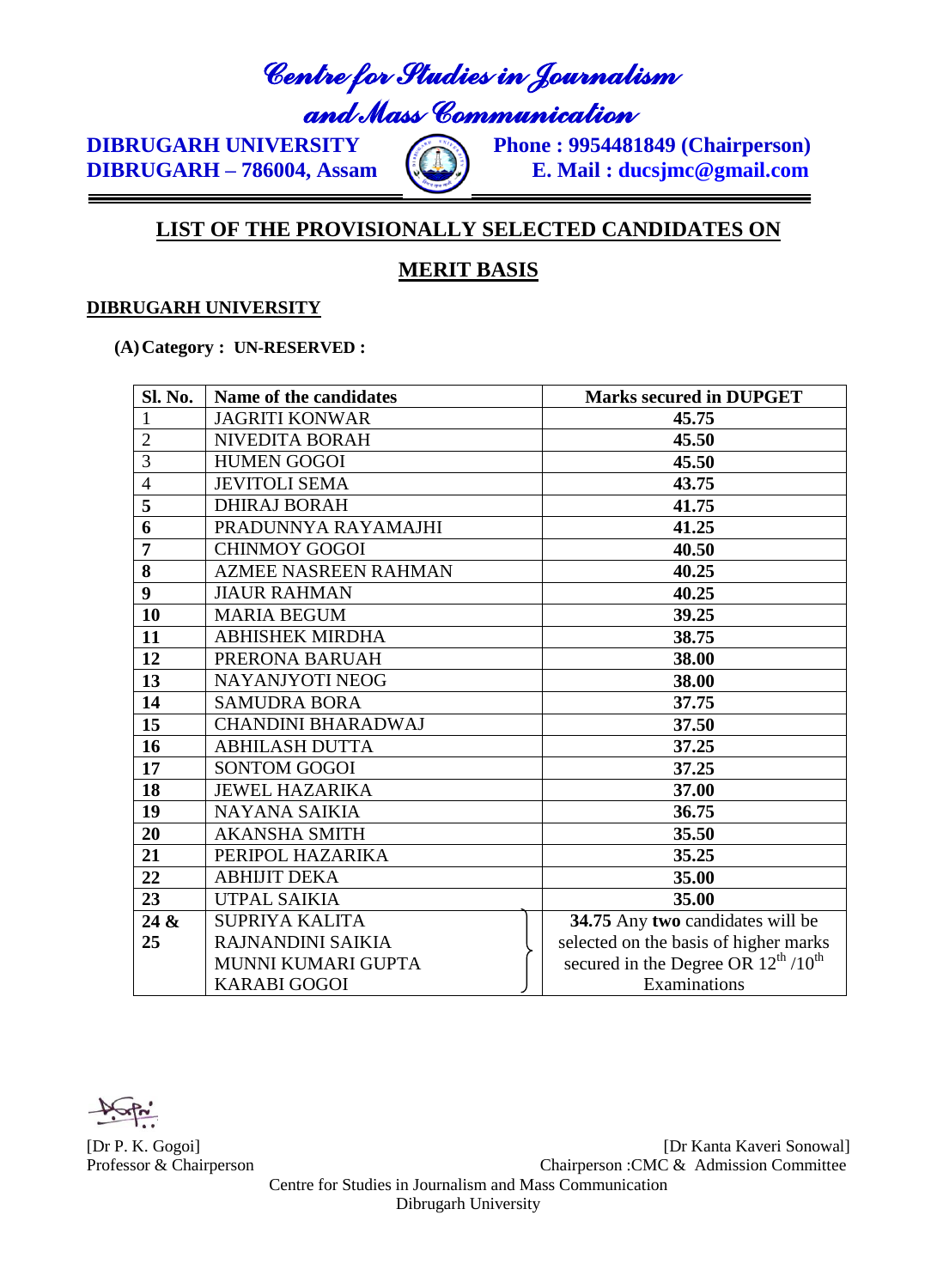# *and Mass Communication*<br>DIBRUGARH UNIVERSITY Phone : 9954481

**DIBRUGARH – 786004, Assam** 

**Phone : 9954481849 (Chairperson)**<br>**E. Mail : ducsjmc@gmail.com** 

### **(B) Category : OBC/ MOBC :**

| <b>Sl. No.</b> | Name of the candidates    | <b>Marks secured in DUPGET</b> |
|----------------|---------------------------|--------------------------------|
|                | <b>RAJNANDINI SAIKIA</b>  | 34.75                          |
|                | <b>KARABI GOGOI</b>       | 34.75                          |
| 3              | <b>CHAYANJYOTI CHETIA</b> | 34.50                          |
| 4              | <b>MITRA RANJAN</b>       | 34.00                          |
|                | DEVANGA BHUSHAN SAIKIA    | 33.50                          |
|                | UJJAL KALITA              | 33.50                          |

### **(C) Category : ST(P) :**

| Sl. No. | Name of the candidates | <b>Marks secured in DUPGET</b> |
|---------|------------------------|--------------------------------|
|         | PROSIDHA SONOWAL       | 23.25                          |
|         | RAHEL DOLEY            | 21.25                          |
|         | RAYI PANGING           | 19.00                          |
| Δ       | <b>MITALI SONOWAL</b>  | 18.00                          |

### **(D)Category : ST(H) :**

| <b>Sl. No.</b> | Name of the candidates | <b>Marks secured in DUPGET</b> |
|----------------|------------------------|--------------------------------|
|                | <b>SAMBA BATEY</b>     | 28.25                          |
|                | 7 A C A NT             |                                |

### **(E) Category : SC :**

| <b>Sl. No.</b> | Name of the candidates | <b>Marks secured in DUPGET</b> |
|----------------|------------------------|--------------------------------|
|                | POOJA DAS              | 31.00                          |
|                | PRAGYAN JYOTI DAS      | 20.00                          |
|                | <b>VACANT</b>          |                                |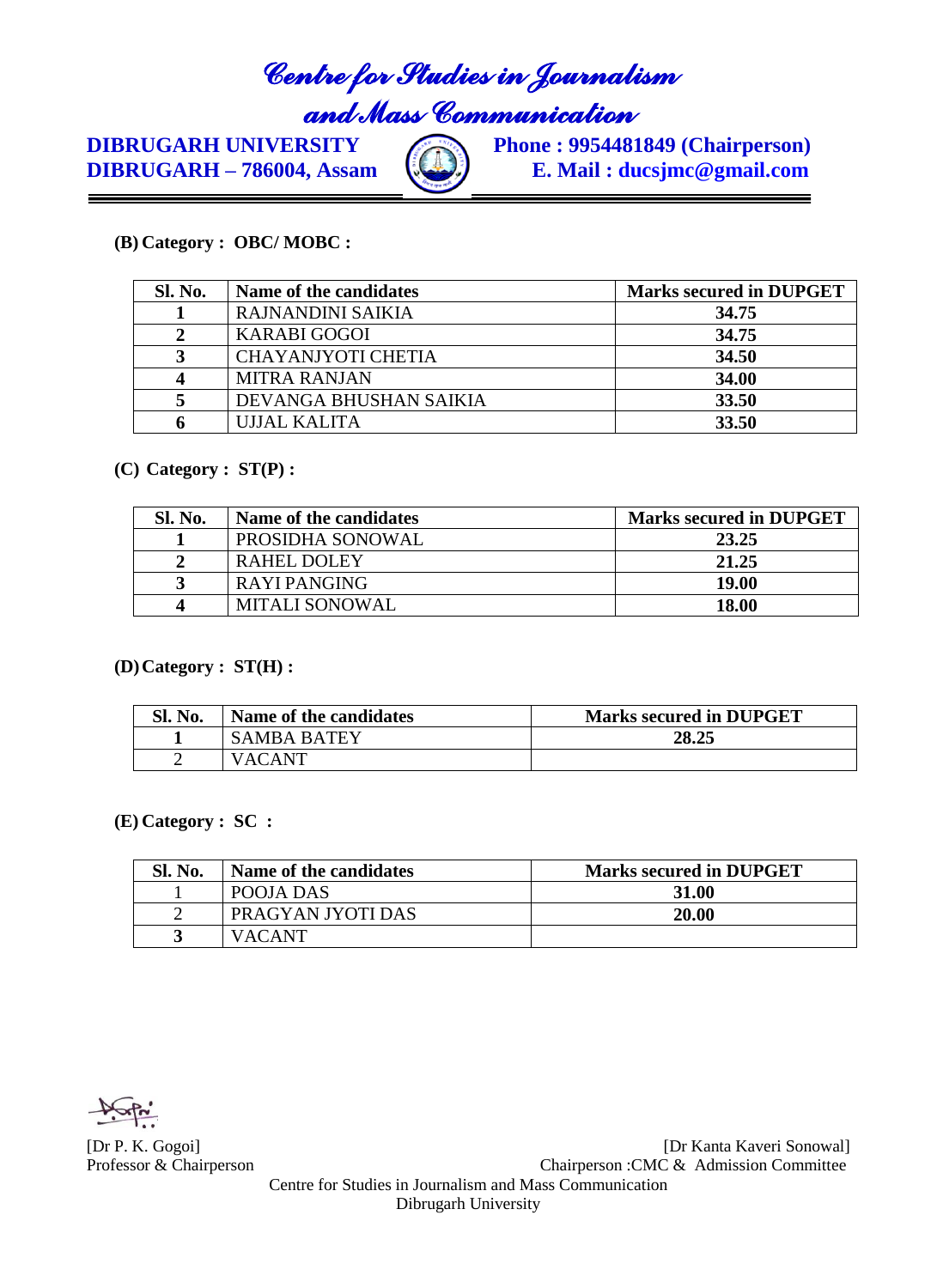### *and Mass Communication*

**DIBRUGARH – 786004, Assam E. Mail : ducsjmc@gmail.com**

**DIBRUGARH UNIVERSITY** Phone : 9954481849 (Chairperson)

### **OTHER UNIVERSITY**

**(A)Category : UN-RESERVED :**

| <b>Sl. No.</b> | Name of the candidates  | <b>Marks secured in DUPGET</b> |
|----------------|-------------------------|--------------------------------|
|                | <b>JUGAL KISHOR DAS</b> | 54.25                          |
| $\overline{2}$ | <b>VIOLINA HUZURI</b>   | 51.75                          |
| 3              | <b>SUJATA BAYAN</b>     | 46.25                          |
| 4              | <b>ANINDITA ROY</b>     | 45.00                          |
|                | KOUSTAV KASHYAP         | 45.00                          |

#### **(B) Category : OBC :**

| <b>Sl. No.</b> | Name of the candidates | <b>Marks secured in DUPGET</b> |
|----------------|------------------------|--------------------------------|
|                | PRANJOTI GOGOI         | 31.50                          |
|                | ABHILASHA BAIDYA       | 26.50                          |

#### **(C)Category : ST(P) :**

| <b>Sl. No.</b> | Name of the candidates | <b>Marks secured in DUPGET</b> |
|----------------|------------------------|--------------------------------|
|                | <b>BHAGYASHREE DAS</b> | 39.00                          |

#### **(D)Category : ST(H) :**

| <b>Sl. No.</b> | Name of the candidates | <b>Marks secured in DUPGET</b> |
|----------------|------------------------|--------------------------------|
|                | AINA RADENG            | 13.25                          |

#### (E) **Category : SC : NIL**

N. B. : Utmost care has been taken to ensure accuracy in preparing the list. Any discrepancy, if detected, may be brought to the notice of the undersigned immediately.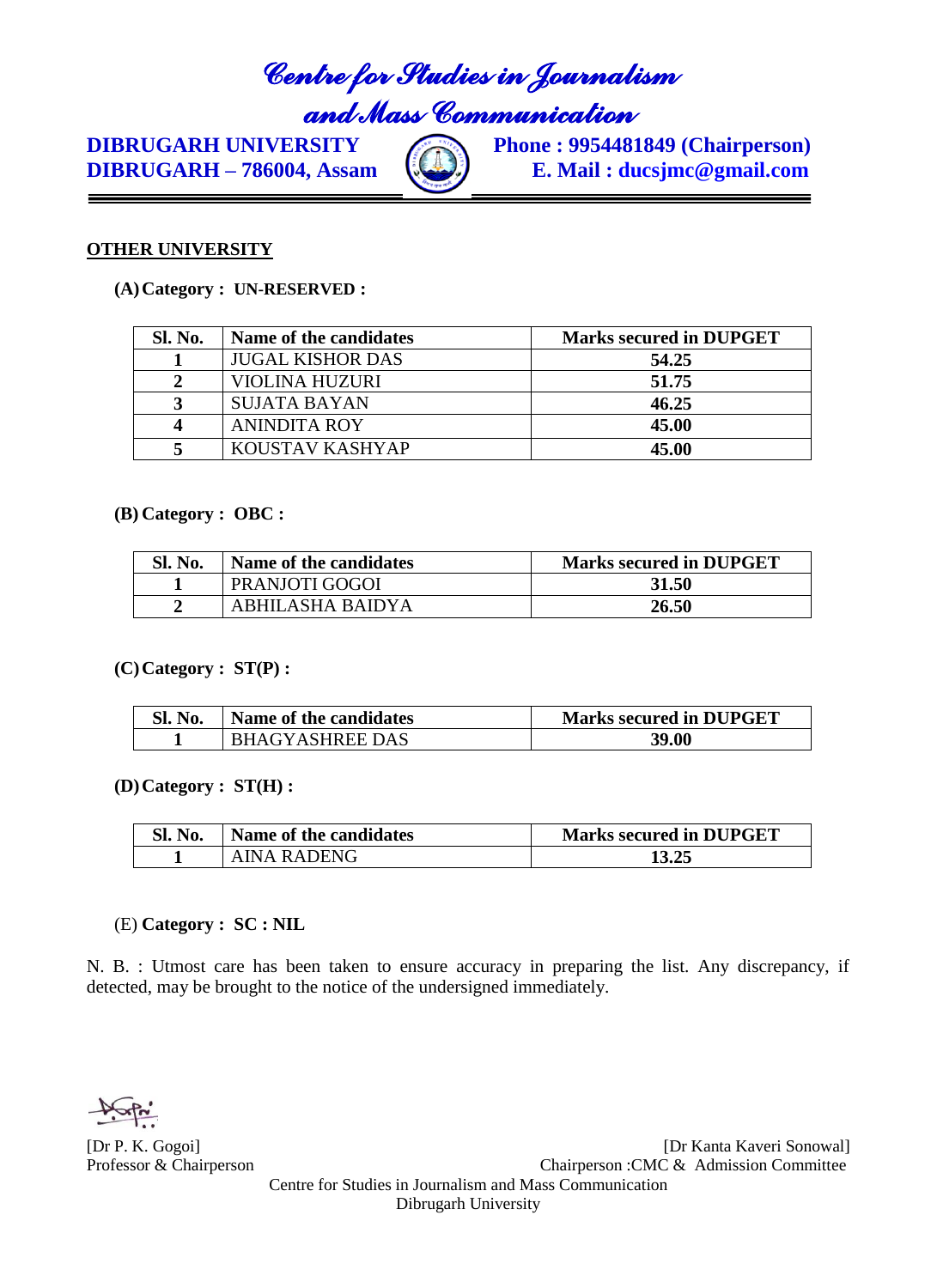*and Mass Communication*<br>DIBRUGARH UNIVERSITY Phone: 9954481

**DIBRUGARH – 786004, Assam** 

**Phone : 9954481849 (Chairperson)**<br>**E. Mail : ducsjmc@gmail.com** 

### **WAITING LIST : (MA IN MASS COMMUNICATION)**

### **DIBRUGARH UNIVERSITY**

**(A) Category : UN-RESERVED :**

| Sl. No.                 | Name of the candidates    | <b>Marks secured in DUPGET</b> |
|-------------------------|---------------------------|--------------------------------|
| 1                       | SUPRIYA KALITA            | 34.75                          |
| $\overline{2}$          | MUNNI KUMARI GUPTA        | 34.75                          |
| 3                       | KAMAL KRISHNA KAKOTI      | 34.50                          |
| $\overline{\mathbf{4}}$ | <b>CHAYANJYOTI CHETIA</b> | 34.50                          |
| 5                       | MITRA RANJAN GOGOI        | <b>34.00</b>                   |
| 6                       | <b>UDESHMITA DUTTA</b>    | 33.75                          |
| 7                       | DEVANGA BHUSHAN SAIKIA    | 33.50                          |
| 8                       | <b>UJJAL KALITA</b>       | 33.50                          |
| 9                       | PRATIBHA DEVI             | 33.50                          |
| 10                      | SUJATA RAJKHOWA           | 33.25                          |
| 11                      | <b>DURLOV CHETIA</b>      | 33.25                          |
| 12                      | <b>RIKI BORUAH</b>        | <b>33.00</b>                   |
| 13                      | SANSAYIKA KALITA          | 32.50                          |
| 14                      | SEUJPRIYA BARUAH          | <b>32.00</b>                   |
| 15                      | <b>DEBAJIT GOGOI</b>      | 31.75                          |
| 16                      | ARKHIKA DUTTA             | 31.50                          |
| 17                      | <b>ATLANTA DUTTA</b>      | 31.50                          |
| 18                      | <b>BINITA CHETRY</b>      | 31.25                          |
| 19                      | PRATIKHYA GOGOI           | 31.00                          |
| 20                      | RATNA KANTA MORAN         | 31.00                          |

**(B) Category : OBC :**

| Sl. No.          | Name of the candidates  | <b>Marks secured in DUPGET</b> |
|------------------|-------------------------|--------------------------------|
|                  | <b>SUJATA RAJKHOWA</b>  | 33.25                          |
| 2                | <b>DURLOV CHETIA</b>    | 33.25                          |
| 3                | <b>RIKI BORUAH</b>      | 33.00                          |
| $\boldsymbol{4}$ | <b>SEUJPRIYA BARUAH</b> | 32.00                          |
|                  | <b>DEBAJIT GOGOI</b>    | 31.75                          |
| -6               | <b>ARKHIKA DUTTA</b>    | 31.50                          |
| 7                | <b>ATLANTA DUTTA</b>    | 31.50                          |
| 8                | <b>BINITA CHETRY</b>    | 31.25                          |
| 9                | PRATIKHYA GOGOI         | 31.00                          |
| 10               | RATNA KANTA MORAN       | 31.00                          |